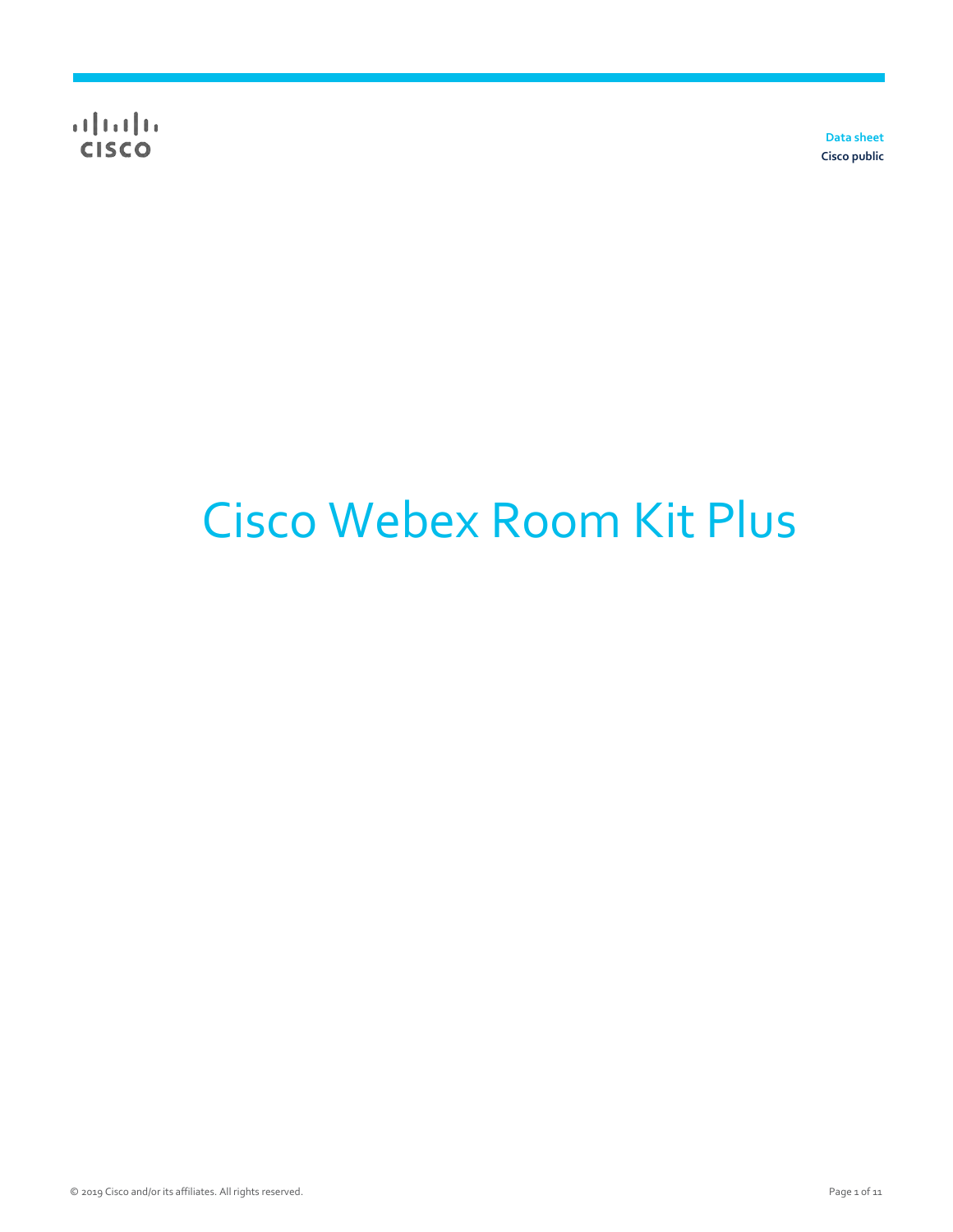## **Contents**

| 3  |
|----|
| 4  |
| 4  |
| 5  |
| 5  |
| 8  |
| 9  |
| 10 |
| 11 |
| 11 |
| 11 |
| 11 |
|    |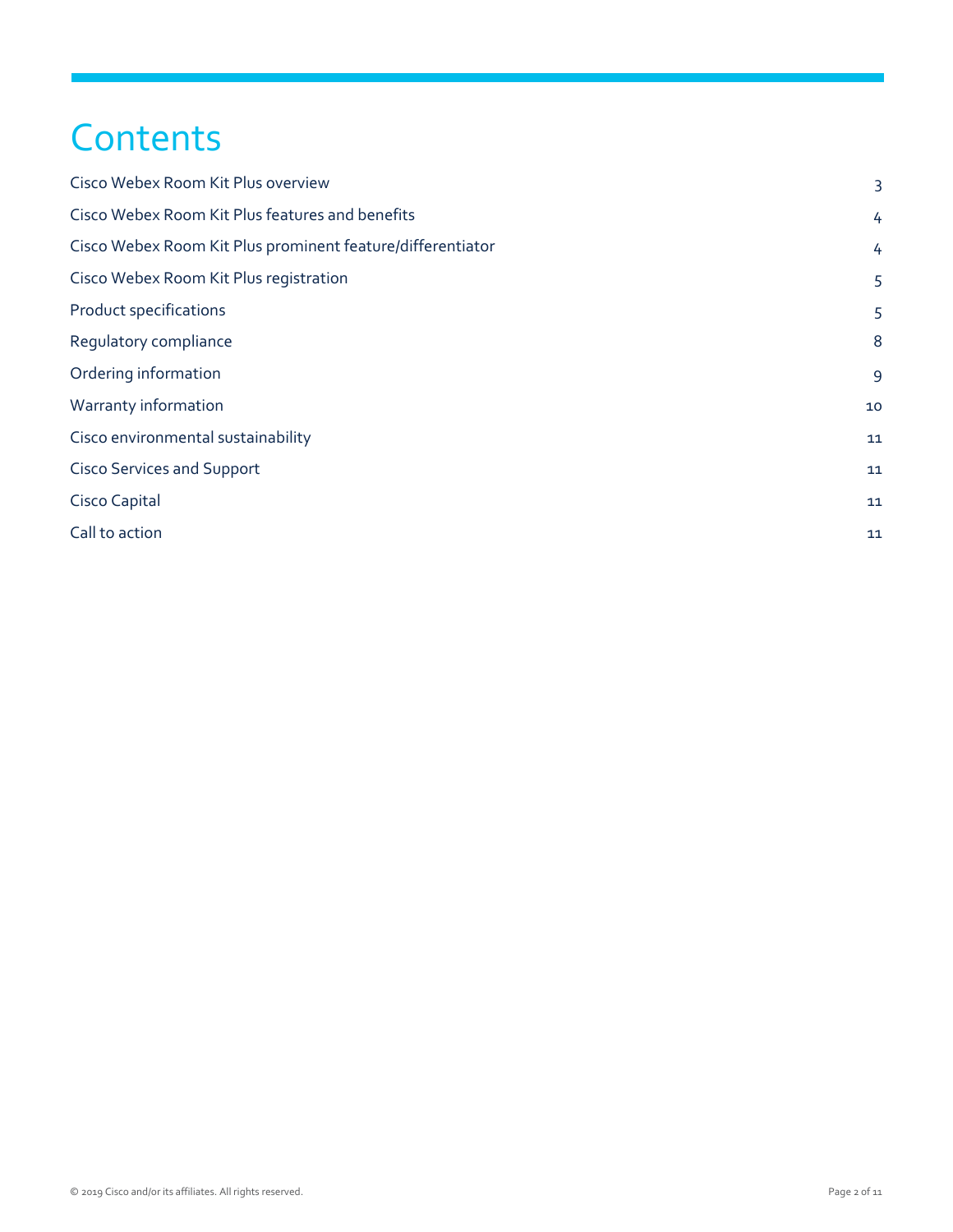Cisco Webex Room Kit Plus is a powerful collaboration solution that integrates with flat-panel displays to bring more intelligence and usability to your medium to large-sized meeting rooms – whether registered on the premises or to Cisco Webex in the cloud.

#### <span id="page-2-0"></span>Cisco Webex Room Kit Plus overview

Cisco Webex™ Room Kit Plus delivers the unmatched video and audio experience customers have come to expect from Cisco. In addition, new capabilities enable even smarter meetings, smarter presentation capabilities, and smarter room and device integrations – further removing the barriers to usage and deployment of video in medium to large-sized rooms.

The Room Kit Plus – comprising a powerful codec and a quad-camera bar with integrated speakers and microphones\* – is ideal for rooms that seat up to 14 people. It offers sophisticated camera technologies that bring speaker-tracking and auto-framing capabilities to medium to large-sized rooms. The product is rich in functionality and experience but is priced and designed to be easily scalable to all of your conference rooms and spaces – whether registered on the premises or to Cisco Webex.



**Figure 1.**  Cisco Webex Room Kit Plus in Large Conference Room

 $\overline{a}$ 

<sup>\*</sup> Integrated microphones for speaker tracking only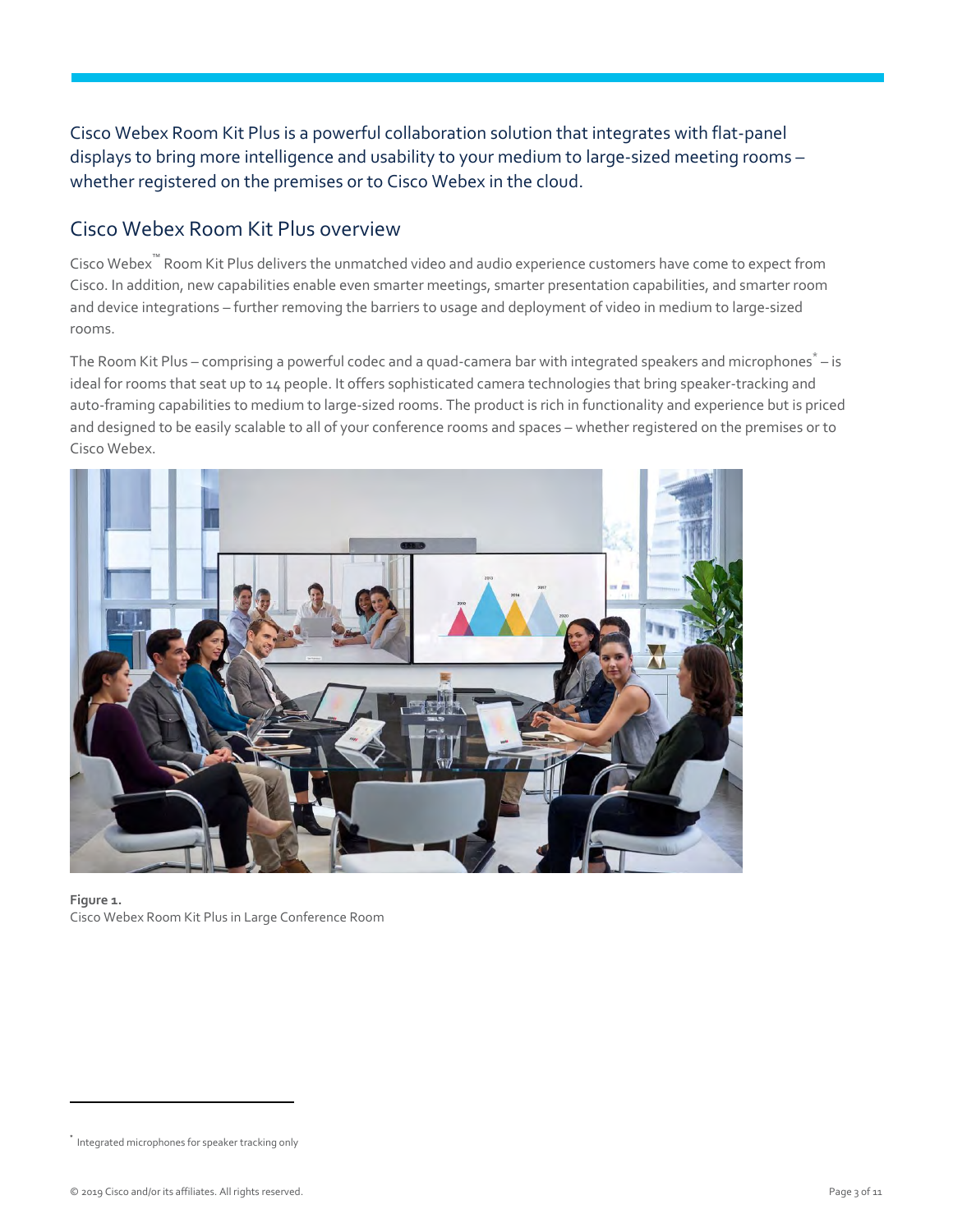| Feature                         | <b>Benefit</b>                                                                                                                                                                                                                                                                                                                                                                                                                                                                                                                                                                                                                                                                                                                                                                                                                                                                                                                                  |
|---------------------------------|-------------------------------------------------------------------------------------------------------------------------------------------------------------------------------------------------------------------------------------------------------------------------------------------------------------------------------------------------------------------------------------------------------------------------------------------------------------------------------------------------------------------------------------------------------------------------------------------------------------------------------------------------------------------------------------------------------------------------------------------------------------------------------------------------------------------------------------------------------------------------------------------------------------------------------------------------|
| Smart meetings                  | • Brings intelligent views to medium to large-sized rooms with discreet, integrated cameras<br>• Best overview: Automatically detects meeting participants and provides ideal framing<br>• Speaker tracking: Detects and switches between active speakers and provides ideal framing<br>• Great audio experience with integrated speakers and microphones (microphones for speaker tracking only)<br>• Automatic noise suppression reduces disruptive sounds coming from the meeting room (e.g., typing, paper rustling)<br>• Simplified meeting-join experience with One Button To Push (OBTP) for scheduled devices in a Cisco Webex meetings, whether<br>registered on-prem or to Cisco Webex<br>• Automatic wake-up: System "wakes up" when someone walks into the room, and recognizes them through their mobile device<br>• Easily controlled by the Cisco Touch 10 control unit or with a Cisco Webex Teams app<br>· End-to-end security |
| Smart<br>presentations          | • Supports dual screens for video and content<br>• Supports dual content sources for local meetings<br>. View white board content and annotations shared from Cisco Webex Board, Cisco Webex DX80, or Cisco Webex Teams app;<br>participate in white boarding sessions through Cisco Webex Teams app <sup>®</sup><br>• 4K content sharing (local 30 fps; remote 5 fps)<br>• Wired or wireless content sharing                                                                                                                                                                                                                                                                                                                                                                                                                                                                                                                                   |
| Smart rooms                     | • Metrics: Counts people in the room, enabling analytics for better resource planning<br>• Automatic screen/display integration through HDMI CEC<br>· Supports Wi-Fi<br>. In-room control: Control peripherals such as lights and blinds through the Cisco Touch 10                                                                                                                                                                                                                                                                                                                                                                                                                                                                                                                                                                                                                                                                             |
| Built for cloud and<br>premises | • Flexibility to register on the premises or to the cloud through Cisco Webex<br>• Hardware is optimized to run on a cloud platform, for great experiences in shared rooms and spaces with easy access to hosted<br>conferences                                                                                                                                                                                                                                                                                                                                                                                                                                                                                                                                                                                                                                                                                                                 |

#### <span id="page-3-0"></span>Cisco Webex Room Kit Plus features and benefits

#### <span id="page-3-1"></span>Cisco Webex Room Kit Plus prominent feature/differentiator

#### **Bringing more intelligence to medium to large-sized rooms**

The Cisco Webex Room Kit Plus is video innovation in a box, bringing more intelligence and usability to your medium to large-sized rooms team collaboration rooms. While others are still struggling to insert advanced features such as speaker tracking, wireless sharing, and 4K content into their high-end products, Cisco is already proliferating these innovations to meeting rooms of all sizes in a cost-effective and simple way. With the Room Kit Plus, Cisco is helping customers experience smarter meetings, enable smarter presentations, and create smarter room and device integrations. These features were previously the domain of higher-end video conferencing rooms, but can now be brought to every room and every team. And when registered to Cisco Webex, additional cloud-based functionalities are enabled that enhance the user experience and team workflow as well as further simplifying deployment.

- **Smart meetings:** Powerful, integrated cameras deliver intelligent view capabilities, such as automatic framing and speaker tracking; automatic noise suppression reduces meeting disruptions
- **Smart presentations:** Dual screens, dual content sources, wireless sharing, and 4K content make for great presentations
- **Smart rooms:** People count for usage metrics and resource allocation; tight integrations with screens to enhance user interactions; APIs and macros allow meeting personalization
- **Registration flexibility:** Built for both cloud and on-premises deployment, protecting your investment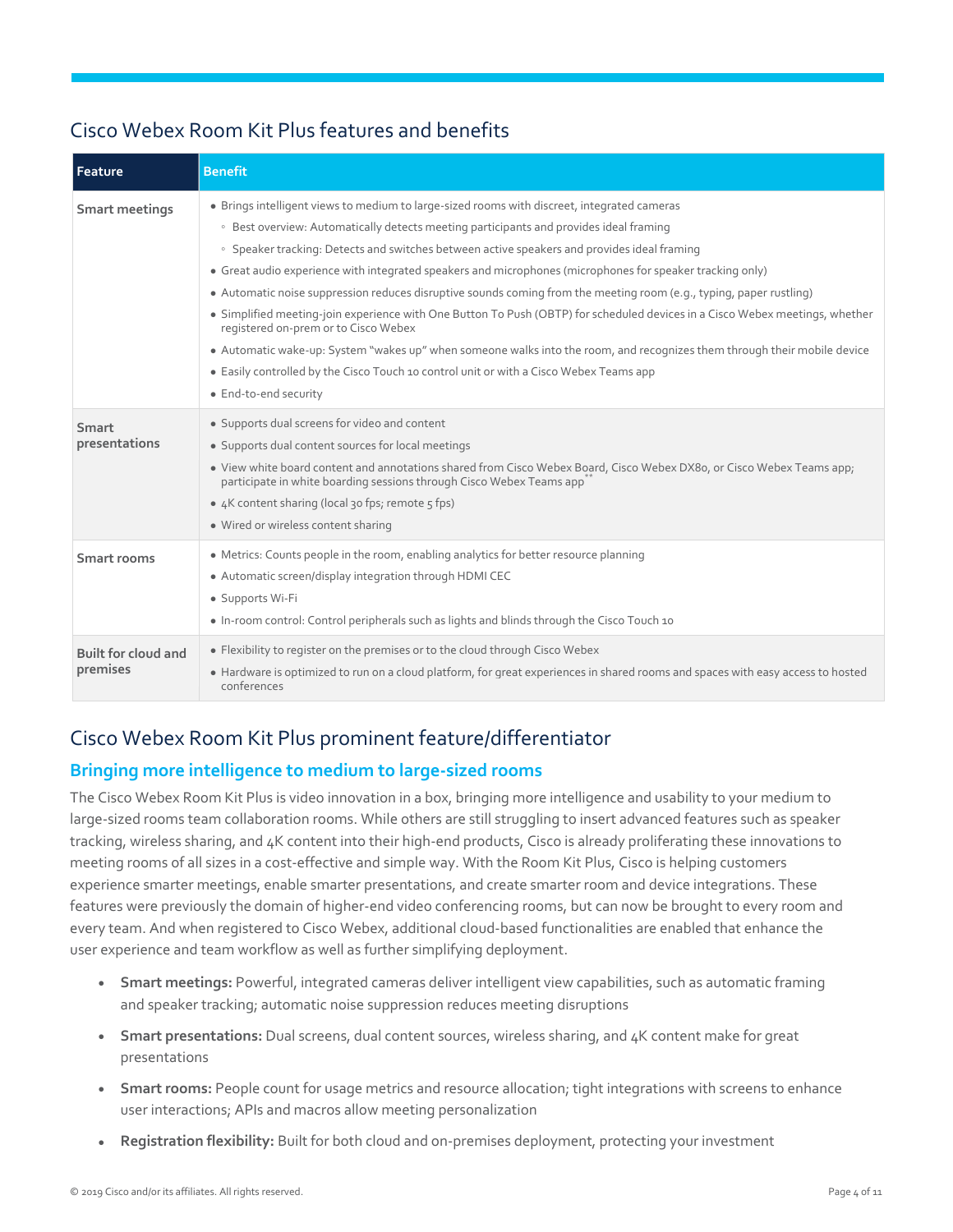### <span id="page-4-0"></span>Cisco Webex Room Kit Plus registration

| License Level | <b>Term</b>                                                                  |
|---------------|------------------------------------------------------------------------------|
|               | Cisco Webex Device Subscription Monthly or 1-, 2-, 3-, 4-, or 5-year options |

#### <span id="page-4-1"></span>Product specifications

**Table 1.** Specifications

| Specification                                      | <b>Description</b>                                                                                                                                                                                    |
|----------------------------------------------------|-------------------------------------------------------------------------------------------------------------------------------------------------------------------------------------------------------|
| Software compatibility                             | · Cisco Collaboration Endpoint Software Version 9.0 or later, or Cisco Webex Room OS                                                                                                                  |
| Default components in Cisco<br>Webex Room Kit Plus | • Cisco Webex Codec Plus<br>• Cisco Webex Quad Camera<br>• Cisco Touch 10 control unit<br>• Wall mount for Quad Camera                                                                                |
| Optional hardware<br>components                    | · Cisco Table Microphone 20, Wall mount for Codec Plus, cables                                                                                                                                        |
| <b>Bandwidth</b>                                   | • Up to 6 Mbps point-to-point                                                                                                                                                                         |
| Minimum bandwidth for<br>resolution/frame rate     | H.264<br>• 720p30 from 768 kbps<br>· 720p60 from 1152 kbps<br>· 1080p30 from 1472 kbps<br>· 1080p60 from 2560 kbps                                                                                    |
| <b>Firewall traversal</b>                          | ● Cisco Expressway <sup>™</sup> technology<br>· H.460.18, H.460.19 firewall traversal                                                                                                                 |
| Video standards                                    | $\bullet$ H.264, H.265                                                                                                                                                                                |
| Video inputs                                       | • One HDMI input supports formats up to maximum 1080p60<br>• Two HDMI inputs support formats up to maximum 4K (3840 x 2160) at 30 fps including HD1080p60<br>· Consumer Electronics Control (CEC) 2.0 |
| Video outputs                                      | • Two HDMI outputs support formats up to 3840 x 216op6o (4Kp6o)<br>• Live video resolutions (encode and decode) up to 1920 x 1080p60 (HD1080p)<br>• Consumer Electronics Control (CEC) 2.0            |
| Audio standards                                    | • G.711, G.722, G.722.1, G.729, AAC-LD, and Opus                                                                                                                                                      |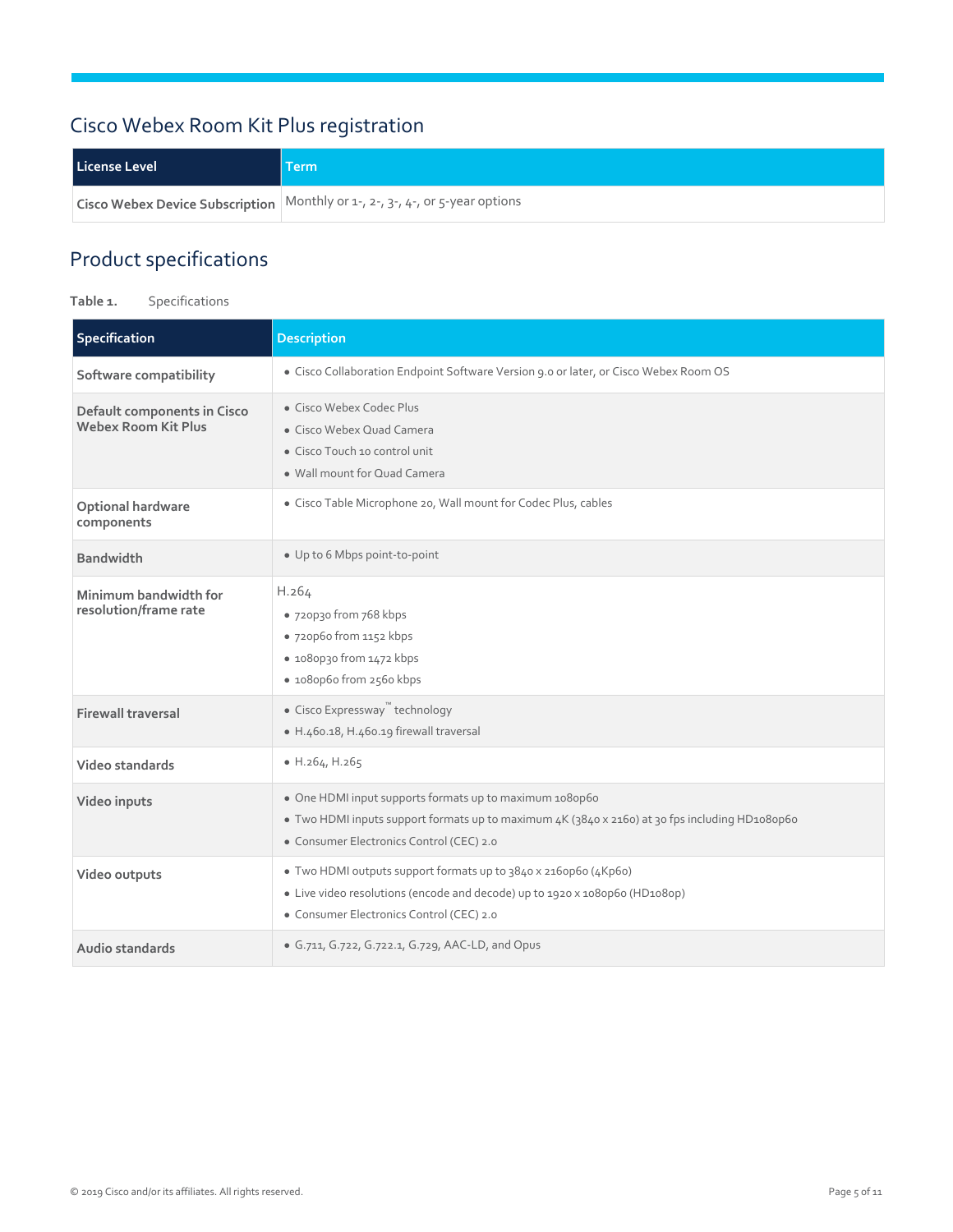| Specification                                                            | <b>Description</b>                                                                                                                                                                                                                                                                                                                                                                                                                                        |
|--------------------------------------------------------------------------|-----------------------------------------------------------------------------------------------------------------------------------------------------------------------------------------------------------------------------------------------------------------------------------------------------------------------------------------------------------------------------------------------------------------------------------------------------------|
| Audio features                                                           | · High-quality 20 kHz audio<br>· Subwoofer line out for Quad Camera<br>• Prepared for inductive loop (line out)<br>· Automatic Gain Control (AGC)<br>• Automatic noise reduction<br>• Active lip synchronization                                                                                                                                                                                                                                          |
| Audio inputs                                                             | • Three microphones, 4-pin mini-jack<br>• Two audio in from HDMI                                                                                                                                                                                                                                                                                                                                                                                          |
| Audio outputs (external)                                                 | · 1 line out mini-jack (stereo) (Codec Plus)<br>• 1 RCA output for subwoofer (Quad Camera)<br>• 2 HDMI outputs<br>. HDMI input #1 supports Audio Return Channel (ARC): Audio output to Quad Camera speakers                                                                                                                                                                                                                                               |
| Speakers (internal)                                                      | · High-quality speakers<br>· Frequency response: 70 Hz to 20 kHz<br>· Max output level SPL godB                                                                                                                                                                                                                                                                                                                                                           |
| Speaker tracking                                                         | • 6-element microphone array for accurate speaker tracking                                                                                                                                                                                                                                                                                                                                                                                                |
| Dual stream                                                              | · H.239 (H.323) dual stream<br>· Binary Floor Control Protocol (BFCP) (SIP) dual stream<br>• Support resolutions up to 3840 x 2160p5 (4Kp5) and 1080p30                                                                                                                                                                                                                                                                                                   |
| Wireless sharing                                                         | • Cisco Webex Teams app (up to 3840 x 2160p5)<br>• Cisco Intelligent Proximity client (up to 1920 x 1080p5)                                                                                                                                                                                                                                                                                                                                               |
| Multipoint support                                                       | • 4-way embedded SIP/H.323 conferencing capability with MultiSite option                                                                                                                                                                                                                                                                                                                                                                                  |
| <b>MultiSite features</b><br>(embedded multipoint)<br>(optional upgrade) | • Adaptive SIP/H.323 MultiSite<br>• 3-way resolution up to 1080p30 + content up to 4Kp5<br>• 4-way resolution up to 720p30 + content up to 4Kp5<br>· Full individual audio and video transcoding<br>• H.323/SIP/VoIP in the same conference<br>• Support for presentation (H.239/BFCP) from any participant at resolutions up to 3840 x 2160p5<br>· Best Impression (automatic continuous presence layouts)<br>• Encryption and dual stream from any site |
| Protocols                                                                | • $H.323$<br>$\bullet$ SIP<br>• Cisco Webex                                                                                                                                                                                                                                                                                                                                                                                                               |
| <b>Embedded encryption</b>                                               | • H.323 and SIP point-to-point<br>• Standards-based: H.235 v3 and Advanced Encryption Standard (AES)<br>• Automatic key generation and exchange                                                                                                                                                                                                                                                                                                           |
| IP network features                                                      | • DNS lookup for service configuration<br>• Differentiated services (Quality of Service [QoS])<br>• IP-adaptive bandwidth management (including flow control)<br>· Automatic gatekeeper discovery<br>• Dynamic playout and lip-sync buffering                                                                                                                                                                                                             |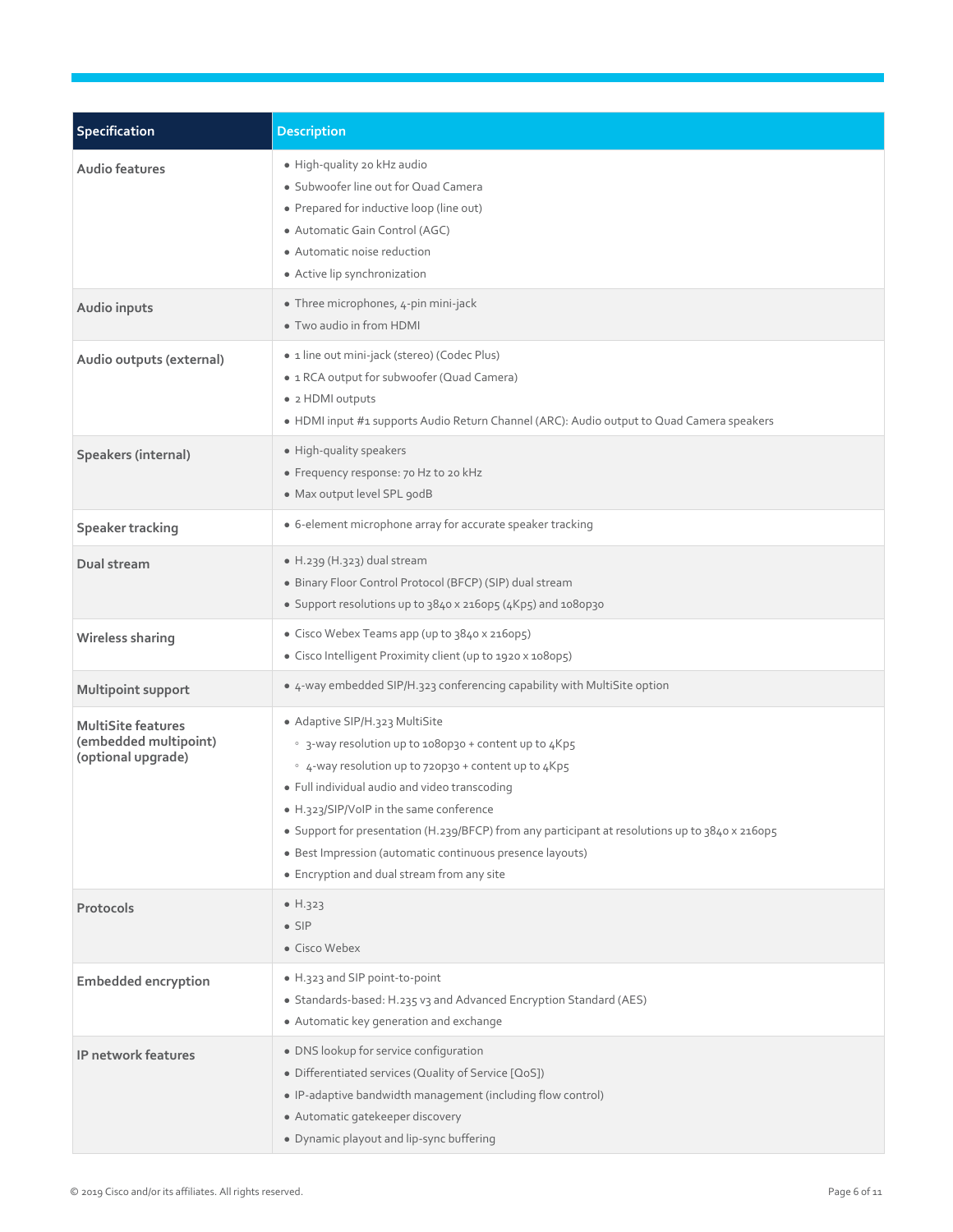| <b>Specification</b>                  | <b>Description</b>                                                                                                                                                                                                                                                                                                                                                                             |
|---------------------------------------|------------------------------------------------------------------------------------------------------------------------------------------------------------------------------------------------------------------------------------------------------------------------------------------------------------------------------------------------------------------------------------------------|
|                                       | . H.245 Dual-Tone Multi-Frequency (DTMF) tones in H.323<br>• RFC 4733 DTMF tones in SIP<br>• Date and time support using Network Time Protocol (NTP)<br>• Media adaption and resilience<br>• Uniform Resource Identifier (URI) dialing<br>· Dynamic Host Configuration Protocol (DHCP)<br>• 802.1X network authentication<br>· 802.1Q Virtual LAN<br>• 802.1p (QoS and Class of Service [CoS]) |
| Call control                          | • Cisco Unified Communications Manager (CUCM)<br>• Native registration CUCM<br><sup>o</sup> Requires CUCM Version 10.5.2 or later with device pack Room Kit Plus<br>• Cisco Expressway<br>• Native registration with Expressway<br>• Cisco Webex<br>• Third-party H.323 Gatekeepers and standards-based SIP proxies                                                                            |
| IPv6 network support                  | • Single call stack support for both H.323 and SIP<br>. Dual-stack IPv4 and IPv6 for DHCP, SSH, HTTP, HTTPS, DNS, DiffServ<br>· Support for both static and automatic IP configuration (stateless address auto configuration)                                                                                                                                                                  |
| <b>Security features</b>              | • Management using HTTPS and SSH<br>• IP administration password<br>• Menu administration password<br>• Disable IP services<br>• Network settings protection                                                                                                                                                                                                                                   |
| Certificate management                | • Certificate Authority Proxy Function (CAPF) support for additional security<br>· Manufacturer-Installed Certificates (MIC)<br>• Locally Significant Certificates (LSC)<br>• X.509 Digital Certificates (DER encoded binary); both DER and Base-64 formats are acceptable for the client and<br>server certificates; certificates with a key size of 1024, 2048, and 4096 are supported       |
| Other interfaces                      | · USB 2.0 port, uUSB, factory reset pinhole                                                                                                                                                                                                                                                                                                                                                    |
| Power supplies (2)                    | • 100 to 240 VAC, 50/60 Hz, 12V DC input<br>• Average 20 W, peak 70W<br>. Quad camera must be used with power supply FSP FSP070-AHAN2 or AcBel ADF019                                                                                                                                                                                                                                          |
| Operating temperature and<br>humidity | • o°C to 35°C (32°F to 95°F) ambient temperature<br>• 10% to 90% Relative Humidity (RH)                                                                                                                                                                                                                                                                                                        |
| Storage and transport<br>temperature  | • -20°C to 60°C (-4°F to 140°F) at RH 10% to 90% (noncondensing)                                                                                                                                                                                                                                                                                                                               |
| Locking mechanism                     | • Kensington security lock                                                                                                                                                                                                                                                                                                                                                                     |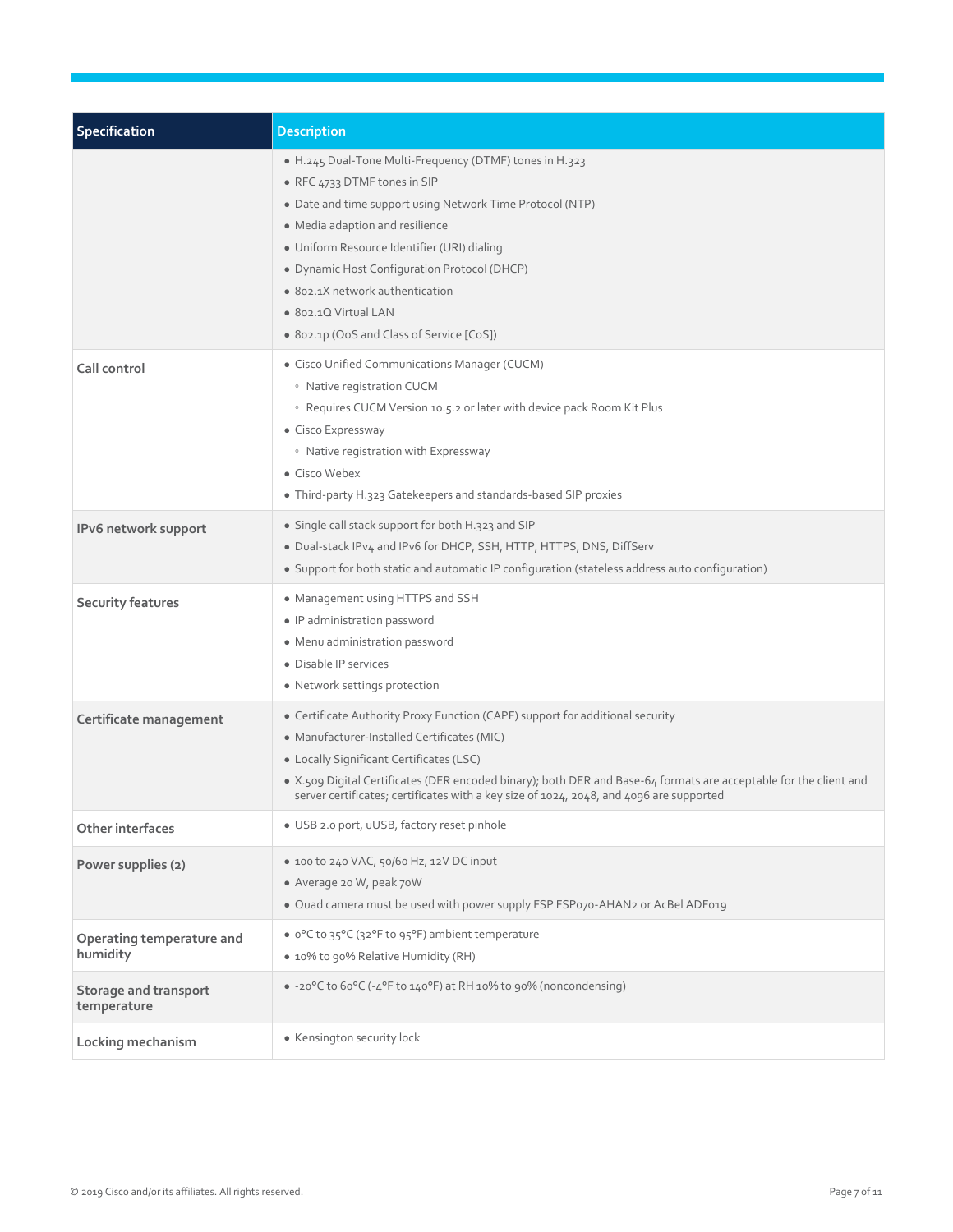| Specification     | Description                                                                                                                                                                                                                                                                                                                                                                                                                           |
|-------------------|---------------------------------------------------------------------------------------------------------------------------------------------------------------------------------------------------------------------------------------------------------------------------------------------------------------------------------------------------------------------------------------------------------------------------------------|
| <b>Dimensions</b> | $\overline{OOO}\cdot\overline{O}$<br>· Quad Camera:<br>· Width: 37.4 in. (95.0 cm)<br>• Height: 4.7 in. (12.0 cm)<br>· Depth: 4.0 in. (10.3 cm)<br>· Weight: 10.6 lb. (4.8 kg)<br>) oo oo<br>δ<br>· Codec Plus:<br>· Width: 14.1 in. (35.9 cm)<br>$\circ$ Height: 1.7 in. (4.3 cm)<br>· Depth: 5.6 in. (14.3 cm)<br>· Weight: 3.9 lb. (1.77 kg)                                                                                       |
| Camera overview   | • 5K Ultra HD camera<br>· Support up to 6o fps<br>• 15.1 MP image sensor<br>$\bullet$ 1/1.7 CMOS<br>• 5x digital zoom (3 tele-lenses each with 50° horizontal field of view)<br>$\bullet$ f/2.0 aperture<br>· 83° horizontal field of view; 51.5° vertical field of view<br>• Auto-framing (audio + face detect)<br>· 5120 x 2880 pixel resolution<br>· Auto focus, brightness, and white balance<br>• Focus distance 1 m to infinity |

#### <span id="page-7-0"></span>Regulatory compliance

- Directive 2014/35/EU (Low-Voltage Directive)
- Directive 2014/30/EU (EMC Directive) Class A
- Directive 2014/53/EU (Radio Equipment Directive)
- Directive 2011/65/EU (RoHS)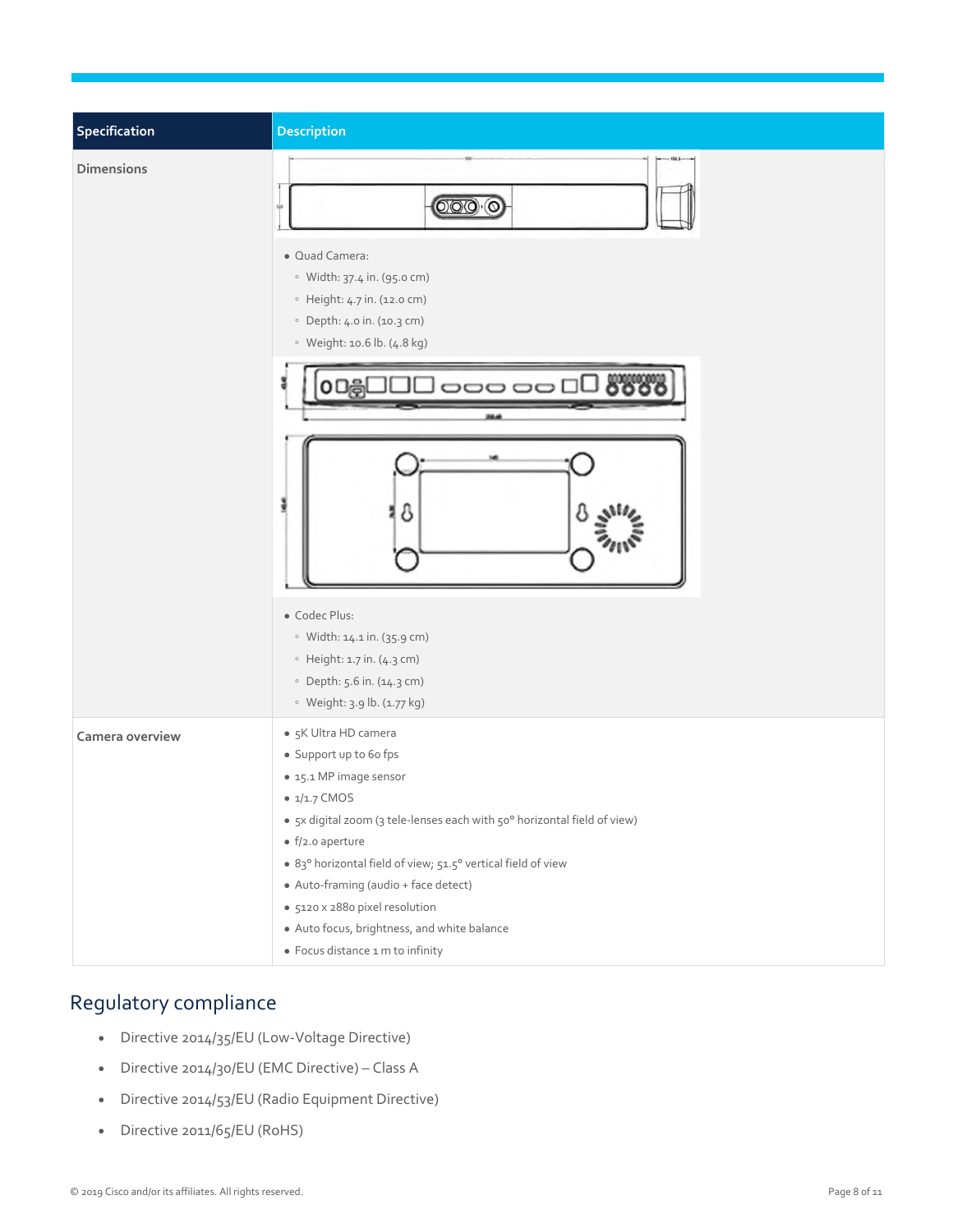- Directive 2002/96/EC (WEEE)
- NRTL approved (Product Safety)
- FCC CFR 47 Part 15B (EMC) Class A

Please check the Product Approval Status Database a[t https://www.ciscofax.com/ f](https://www.ciscofax.com/)or approval documents per country.

#### <span id="page-8-0"></span>Ordering information

To place an order, please contact your local Cisco representative and refer to Table 2.

| Ordering information<br>Table 2. |
|----------------------------------|
|----------------------------------|

| <b>Product Name</b>                                                                                                                                                                       | <b>Part Number</b>                                                                                | <b>Compliance Model Number</b>                        |
|-------------------------------------------------------------------------------------------------------------------------------------------------------------------------------------------|---------------------------------------------------------------------------------------------------|-------------------------------------------------------|
| Cisco Webex Room Kit Plus - Subscription pricing<br>$(MSRP^*)$<br>• Cisco Webex Codec Plus<br>· Cisco Webex Quad Camera<br>• Cisco Touch 10 Control Unit<br>• Cisco Webex Service         | CS-KITPLUS-MSRP-K9<br>CS-CODEC-PLUS+<br>CS-QUADCAM+<br>CTS-CTRL-DVX-10<br>A-SPK-SH-RMK (A-SPK-SH) | $TTC7-25$<br><b>TTC8-10</b><br>TTC5-09                |
| Cisco Webex Room Kit Plus - Upfront pricing (GPL <sup>**</sup> )<br>• Cisco Webex Codec Plus<br>· Cisco Webex Quad Camera<br>• Cisco Touch 10 Control Unit                                | CS-KITPLUS-K9<br>CS-CODEC-PLUS+<br>CS-OUADCAM+<br>CTS-CTRL-DVX-10                                 | $TTC7-25$<br><b>TTC8-10</b><br>$TTC5$ -09             |
| Cisco Webex Room Kit Plus - NO RADIO<br>• Cisco Webex Codec Plus - NO RADIO<br>• Cisco Webex Quad Camera<br>• Cisco Touch 10 Control Unit                                                 | CS-KITPLUS-NR-K9<br>CS-CODEC-PLUS-NR+<br>CS-QUADCAM+<br>CTS-CTRL-DVX-10                           | $TTC7-25$<br><b>TTC8-10</b><br>$TTC5-09$              |
| Cisco Webex Room Kit Plus - NO CRYPTO<br>• Cisco Webex Codec Plus<br>• Cisco Webex Quad Camera<br>• Cisco Touch 10 Control Unit                                                           | CS-KITPLUS-K7<br>CS-CODEC-PL-NR-K7+<br>CS-QUADCAM+<br>CTS-CTRL-DVX-10                             | $TTC7-25$<br><b>TTC8-10</b><br>$TTC5$ -09             |
| Cisco Webex Room Kit Plus - TAA compliant<br>· Cisco Webex Codec Plus - TAA, NO RADIO, or<br>· Cisco Webex Codec Plus - TAA<br>• Cisco Webex Quad Camera<br>• Cisco Touch 10 Control Unit | CS-KITPLUS-K9++<br>CS-CODEC-PLUS-NR++<br>CS-CODEC-PLUS++<br>CS-QUADCAM+<br>CTS-CTRL-DVX-10        | $TTC7-25$<br>$TTC7-25$<br><b>TTC8-10</b><br>$TTC5-09$ |
| Options                                                                                                                                                                                   |                                                                                                   |                                                       |
| Cisco Table Microphone 20                                                                                                                                                                 | CTS-MIC-TABL20                                                                                    |                                                       |
| Extension cable for Table Microphone 20                                                                                                                                                   | CAB-MIC20-EXT                                                                                     |                                                       |
| <b>Cisco Ceiling Microphone</b>                                                                                                                                                           | CTS-MIC-CLNG-G2                                                                                   |                                                       |
| Shielded cable for Ceiling Mic (non-plenum rated)                                                                                                                                         | CAB-ETHRSHLD-10M                                                                                  |                                                       |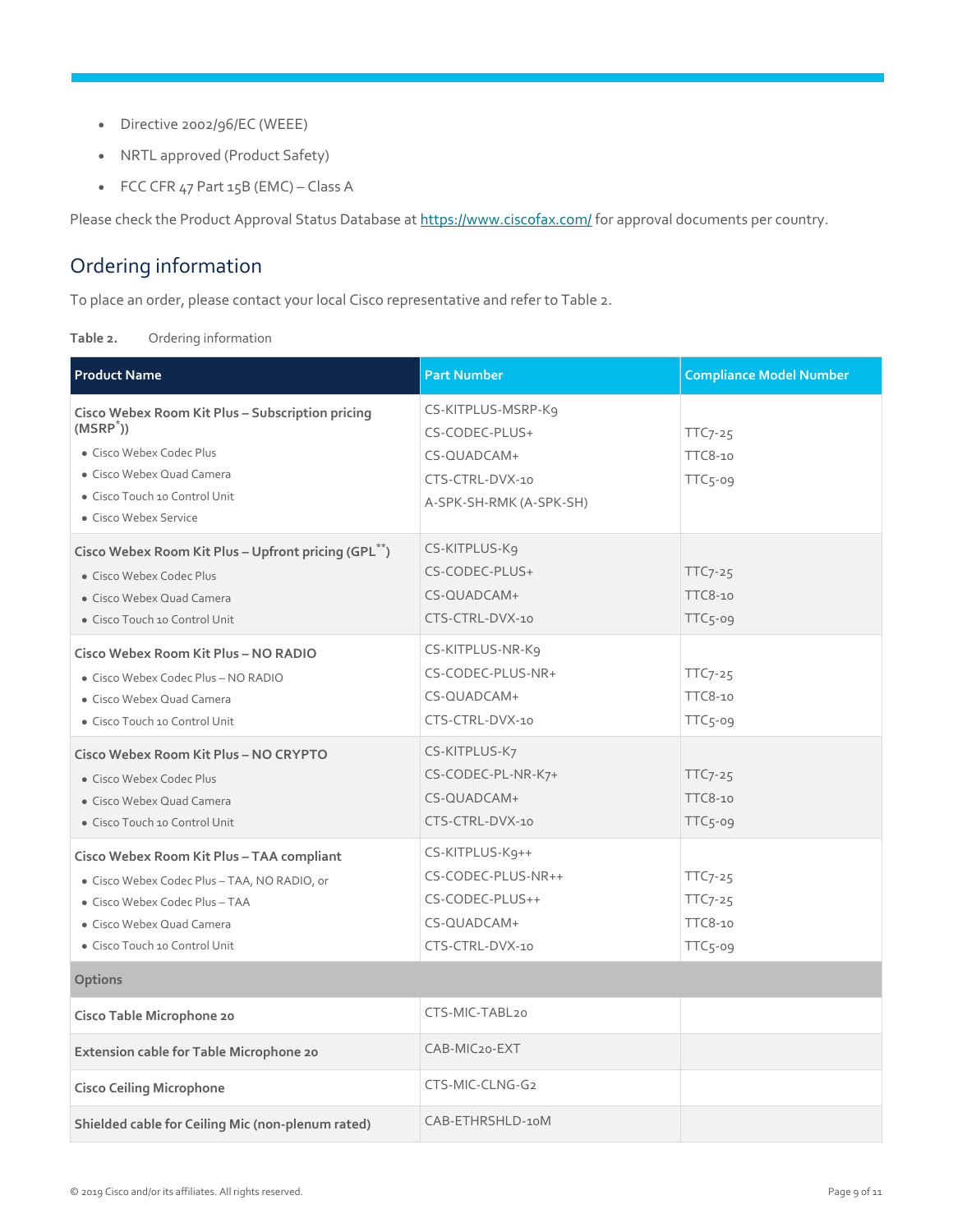| <b>Product Name</b>                          | <b>Part Number</b>        | <b>Compliance Model Number</b> |  |
|----------------------------------------------|---------------------------|--------------------------------|--|
| <b>Wall Mount Kit for Codec Medium</b>       | <b>CS-KITPLUS-WMK</b>     |                                |  |
| 8 m HDMI 2.0 certified cable                 | CAB-PRES-2HDMI-GR         |                                |  |
| HDMI 2.0 cable 1.5 m/5 ft, gray              | CAB-2HDMI-1.5M-GR         |                                |  |
| HDMI 2.0 cable 3 m/10 ft, gray               | CAB-2HDMI-3M-GR           |                                |  |
| Ethernet cable 1.5 m/5 ft, gray              | CAB-ETH-1.5M-GR           |                                |  |
| Ethernet cable 3 m/10 ft, gray               | CAB-ETH-3M-GR             |                                |  |
| Ethernet cable 5 m/16.4 ft, gray             | CAB-ETH-5M-GR             |                                |  |
| Software options - ordered separately        |                           |                                |  |
| <b>Remote Monitoring</b>                     | L-ROOM-RM (L-TP-RM)       |                                |  |
| MultiSite (embedded multipoint)              | L-KITPLUS-MS (L-ROOM-PAK) |                                |  |
| <b>Spares</b>                                |                           |                                |  |
| <b>Cisco Webex Codec Plus</b>                | CS-CODEC-PLUS=            |                                |  |
| Cisco Webex Codec Plus - no radio, no crypto | CS-CODEC-PL-NR-K7=        |                                |  |
| Cisco Webex Codec Plus - no radio            | CS-CODEC-PLUS-NR=         |                                |  |
| Cisco Webex Quad Camera                      | CS-QUADCAM=               |                                |  |
| Power supply 12VDC 70W                       | PSU-12VDC-70W-GR=         |                                |  |

\* MSRP = Manufacturer's Suggested Retail Price

\*\* GPL = Global Price List

#### <span id="page-9-0"></span>Warranty information

Cisco Webex Room Kit Plus has a 90-day limited liability warranty.